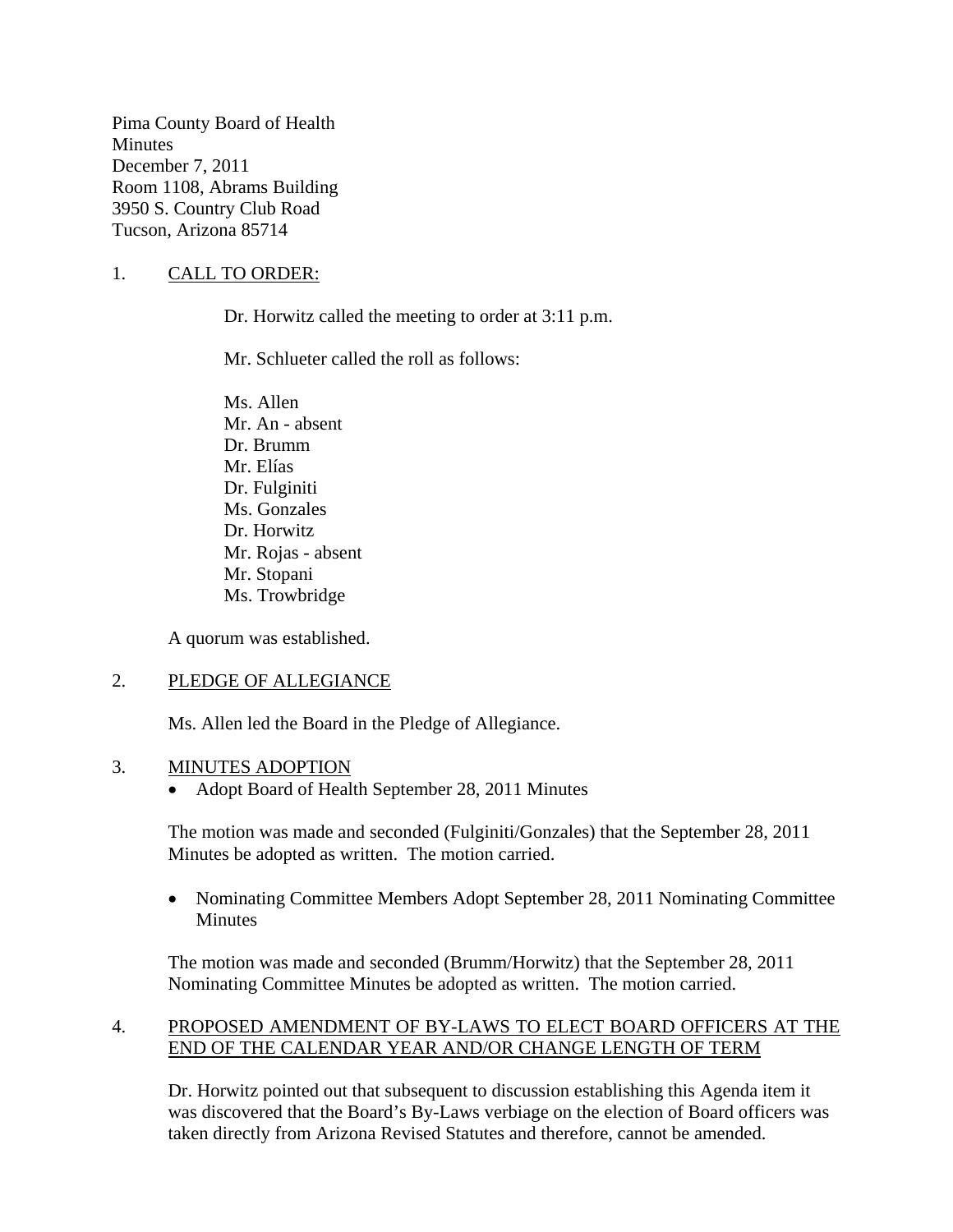### 5. REPORT FROM NOMINATING COMMITTEE AND ELECTION OF OFFICERS

Dr. Horwitz, Chair of the Nominating Committee, reported that the Nominating Committee, having polled the membership, had arrived at nominees for President and Vice President. The nominees were Dr. Horwitz, unopposed, for President, and Dr. Brumm and Carolyn Trowbridge for Vice President. Ballots were distributed to the Board members, who then voted. Dr. Horwitz was reelected President and Ms. Trowbridge was reelected Vice President.

### 6. SERVICE EMPLOYEES INTERNATIONAL UNION REPORT ON STATUS OF BARGAINING WITH PCOA FOR ALL

Dr. Horwitz called upon Maya Castillo from the Service Employees International Union (SEIU). Ms. Castillo presented a handout covering details related to former Pima County, Pima Health Systems attendant care workers, who were transitioned to Bridgeway Health Solutions and then to PCOA for All (PFA), and SEIU's bargaining with PFA on behalf of these employees. Ms. Castillo asserted that PFA is not bargaining in good faith and said SEIU has filed unfair labor practices charges against PFA, with the National Labor Relations Board. The main point of emphasis in the discussion on this item was that SEIU is bargaining to move these employees from a wage of \$9.60 per hour to \$10.00 per hour. SEIU's position is that PFA can afford this nominal increase. Ms. Castillo asked the Board for a letter of support for the attendant care workers.

PFA attendant care worker Argentina Puckett addressed the Board. Ms. Puckett said she works to take care of her disabled son and has done so since 2001. Initially she did not receive any pay, then after several months she started at about \$8.00 per hour. She said she and her fellow attendant care workers have been making the same \$9.60 wage for seven years. She stressed that attendant care work is skilled and demanding work and asserted that without attendant care workers the patients would need to be cared for in a nursing home which would be more expensive for the County or State.

In response to a question, Mr. Elías stated Pima County has a good relationship with SEIU. He said there is no collective bargaining agreement, but there is a meet and confer agreement between the County and SEIU.

Dennis DeMaio, Lead Bargainer with SEIU, spoke to clarify bargaining rules. He said if an employer says they cannot afford a proposal then they are required to produce financial information to back up that claim. Mr. DeMaio stated that PFA did not initially provide the financial information. He said that once the financial information was provided it shows that PFA has chosen to pay more in rent and has budgeted money for furniture.

The motion was made and seconded (Fulginiti/Elías) that the Board send a letter of support saying that the Board believes patient care should be the primary concern of PFA and that the Board supports the SEIU proposal unless there are compelling reasons otherwise. The motion carried.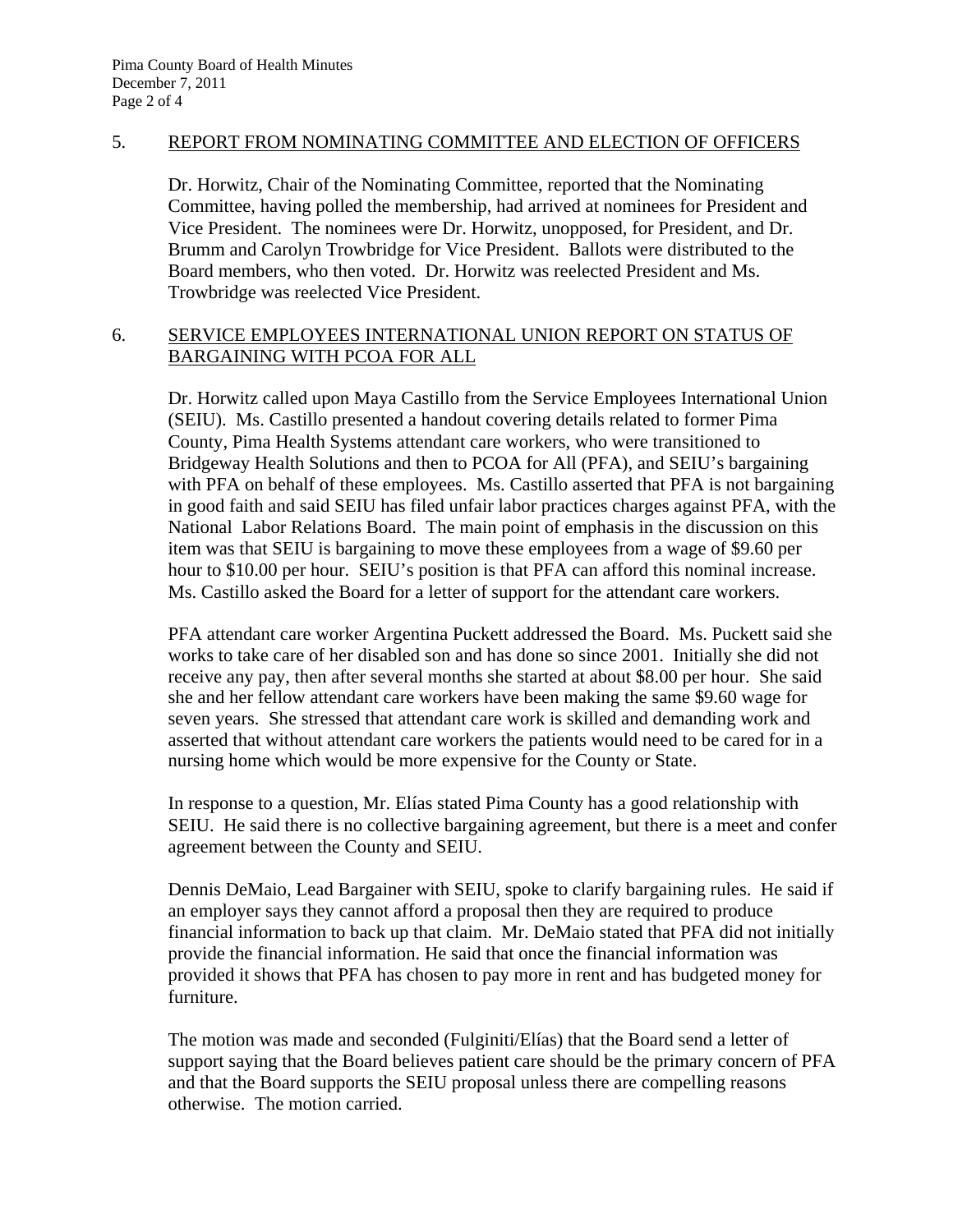# 7. PROPOSED ORDINANCE FOR FEE WAIVER / REDUCTION FOR TEMPORARY FOOD PERMITS

This item was tabled due to a principle speaker being unable to attend.

## 8. RECOGNITION OF DEPARTING BOARD MEMBER LIDIA ALLEN'S SERVICE

Ms. Allen is stepping down from the Board with this being her last meeting. She was recognized by the Board as someone who was methodical, well organized and able to cut straight to important questions. Mr. Elías, referring to Ms. Allen's recognition by the Board of Supervisors on December 6, 2011, said that the Supervisors' appreciation was very sincere, and he called Ms. Allen an outstanding member of the Board.

# 9. BOARD REPRESENTATION FOR STRATEGIC PLANNING

Health Department Director Sherry Daniels said she had contacted Dr. Horwitz seeking Board representation for strategic planning related to Department accreditation and Ms. Trowbridge had volunteered to serve in that capacity. Accreditation is a lengthy process, which includes developing a strategic plan for the next three years. The Department has already done a community health assessment and has involved a number of community stakeholders. The strategic planning process will begin in January; Ms. Daniels will keep the Board apprised of the progress; and the final product will be presented to the Board for endorsement.

# 10. LEGISLATIVE UPDATE

Ms. Daniels said the only health related legislative item of note so far is a House Bill to expand Senate Bill 1598, which passed in the last legislative session. The legislation deals with noticing the public, timely permitting and code compliance. The Department will be working with the County Attorney's Office concerning this legislation and will keep the Board apprised.

Mr. Elías interjected that the Board of Supervisors recently passed their legislative agenda and there are no specific bills mentioned. The agenda supports positions of equity in funding.

# 11. COMMUNITY HEALTH ADVOCACY COMMITTEE REPORT AND DISCUSSION RELATED TO LEGISLATIVE UPDATE

Dr. Horwitz reported the Committee had discussed the need for better communication on issues as they arise and that Ms. Daniels presented a communication plan, which the Committee approved of, for communication on both exigent and routine issues. The plan includes Board members receiving e-mails and the President receiving occasional phone calls. At times talking points will be provided to help the Board effectively respond to questions from members of the community and to ensure the Department and Board are sharing a congruent message.